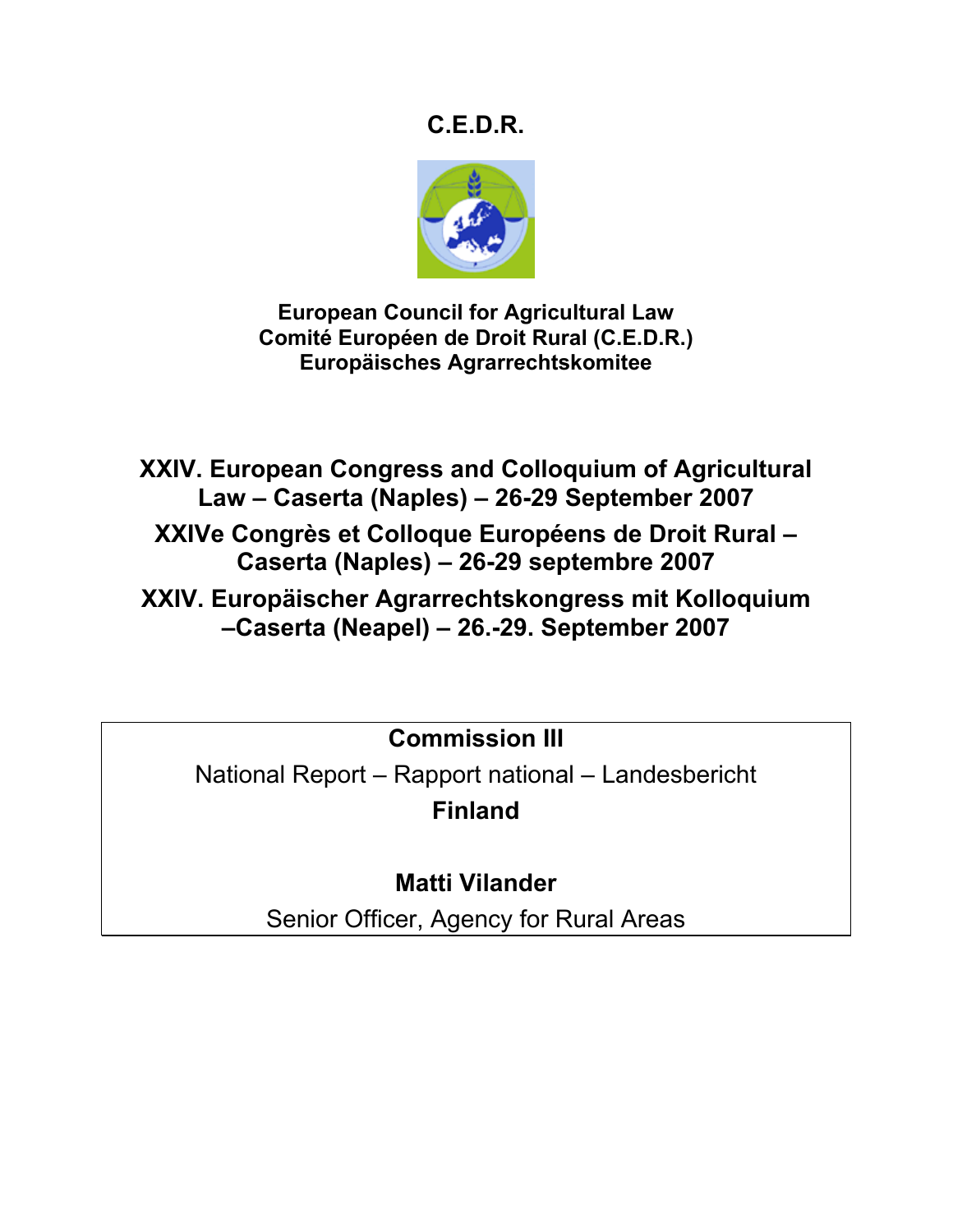## **XXIV. European Congress and Colloquium of Agricultural Law – Caserta (Naples) – 26-29 September 2007**

### **Commission III**

### **The Application of the Single Payment by National Administrations and National Courts**

### **Matti Vilander**

Senior Officer Agency for Rural Areas

## **1. National administrative action on the single payment regime**

### **1.1 Institutional features of the single payment regime**

#### **Finnish Single Farm Payment Scheme**

In Finland the implementation of the single payment scheme<sup>1</sup> was managed by the Ministry of Agriculture and Forestry **(MAF)** which prepared the law proposal (bill 17/2005) concerning the implementation. The government gave the law proposal to the Parliament<sup>2</sup> on the 18<sup>th</sup> April 2005. According to the enacted law (557/2005) the Single Payment scheme was introduced on the  $1<sup>st</sup>$  of January  $2006^3$ .

The Finnish single payment scheme is a combination model where payment entitlement consists of (regional, even) single farm payment entitlement (basic entitlement and set-aside entitlement) and supplement aid entitlements (farmer specific special aid and set-aside entitlements).

Finland is divided into three single payment zones $4$ .

<sup>&</sup>lt;sup>1</sup> Council Regulation (EC) No 1782/2003.

<sup>&</sup>lt;sup>2</sup> The parliament legislative process included hearings in the plenary session and thereafter hearings in the agriculture and forestry committee, in the constitution committee and in the financial committee. 22 members (mainly from the National Coalition party but also from other parties) made a law proposal concerning long-term rental agreements that have been made before the year 2006 i.e. before the single payment scheme.

The agriculture and forestry committee made amendment to the government's law proposal and added new statute that will return the single payment right to the landowner after the rental agreement ends.

The parliament approved the law including this amendment.

 $3$  The Act (557/2005) on the Execution of the Single Payment Scheme came into force already 1<sup>st</sup> of August 2005. The law was amended (law 618/2006) concerning the Farm Advisory scheme that was introduced the 1<sup>st</sup> of January 2007.

<sup>4</sup> Payment entitlement values are in zone A: 246.60, in zone B-C1: 195.84 and in zone C2-C4: 152.67 euros per hectare. Entitlements can be used only inside the zone where it is confirmed.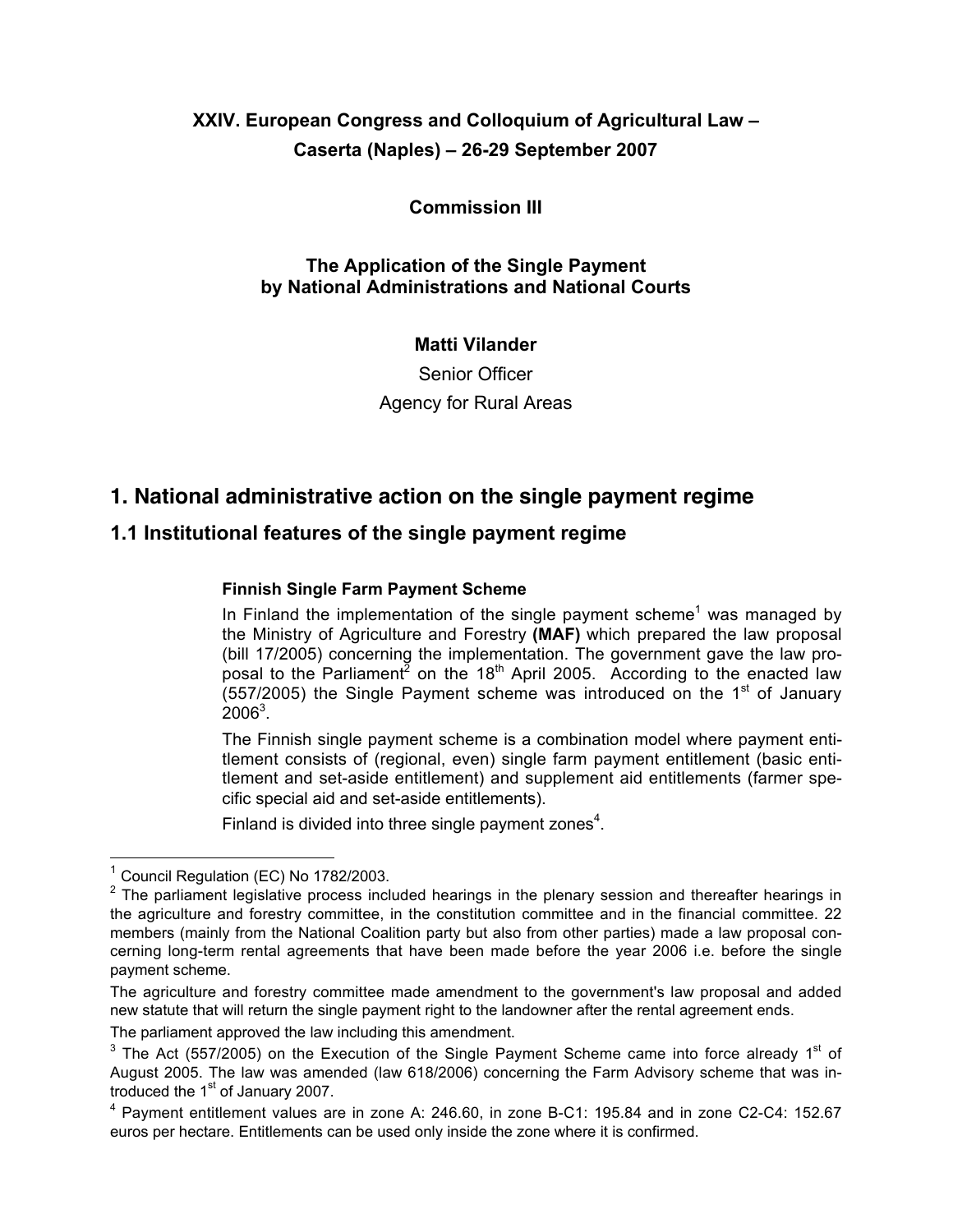#### **Authorities - Central Administration**

Until the 1st of May 2007 in Finland the MAF functioned as the Paying Agency (PA) which was in practice a "virtual authority"<sup>5</sup> that consisted of:

- Execution Division of the Department of Agriculture of the MAF
- parts of Internal Audit Unit of the MAF and
- parts of the Information Centre of the MAF $6$ .

As of May 2007<sup>7</sup> these paying agency tasks will be managed by the new Agency for Rural Areas (**ARA)8 .** PA operations will be relocated from Helsinki to Seinäjoki gradually during the years 2008 -2011.

#### **Regional Administration**

In Finland there are 15 Employment and Economic Development Centres**<sup>9</sup> (T&E Centres)**. Every T&E Centre has Department of Agriculture that is in charge of e.g. management of payment entitlements, controls, decisions concerning, investment subsidies etc.<sup>10</sup>

There is no T&E Centre in autonomous Åland where the State Provincial Office functions as regional level rural industries authority.

#### **Local Administration**

Local level administration is taken care by a municipal rural industry administration (in practice "**agriculture secretary**" of the municipality).

Municipals (407 altogether) in Finland have traditionally very strong autonomy. However, there are a few governmental tasks that are with special legislation<sup>11</sup> delegated to municipalities. Rural industries administration is one example of this. Gradually quite a few municipalities have joint forces so that they co-operate and have shared personnel that provide these administrative services.

#### **The Role of Administrative Authorities in Implementing the Single Payment Schemes**

The MAF is responsible for implementing the European Union's Common Agricultural Policy and Fisheries Policy and decisions within these fields. The MAF is

<sup>5</sup> The Governmental Act 1061/2003 concerning the MAF, The Working Order of the MAF (544/2002).

 $6$  Established in 1993, Tike is an independent organisation which belongs to the administrative sector of the MAF.

<sup>7</sup> Act (666/2006) on Agency for Rural Areas

<sup>&</sup>lt;sup>8</sup> The Law on Execution of Common Agricultural Policy (1100/1994) 2 § (amendment 13<sup>th</sup> April 2007).

<sup>&</sup>lt;sup>9</sup> Employment and Economic Development Centres (T&E Centres) operate under the Ministry of Trade and Industry and are based on the combined forces of the Ministry of Trade and Industry, the Ministry of Labour and the Ministry of Agriculture and Forestry within their remits.

 $10$  This includes i.e. development of agriculture and forestry and rural non-farming enterprises, production investments, land acquisition, preparing profitability analyses, improving the working environment, investment related to nurturing heritage sites, renovating precious old buildings.

<sup>&</sup>lt;sup>11</sup> The Act (1558/1991) on Rural Industries Administration in Municipalities. See also: The Act (13361992) on Rural Industries Aid Procedures.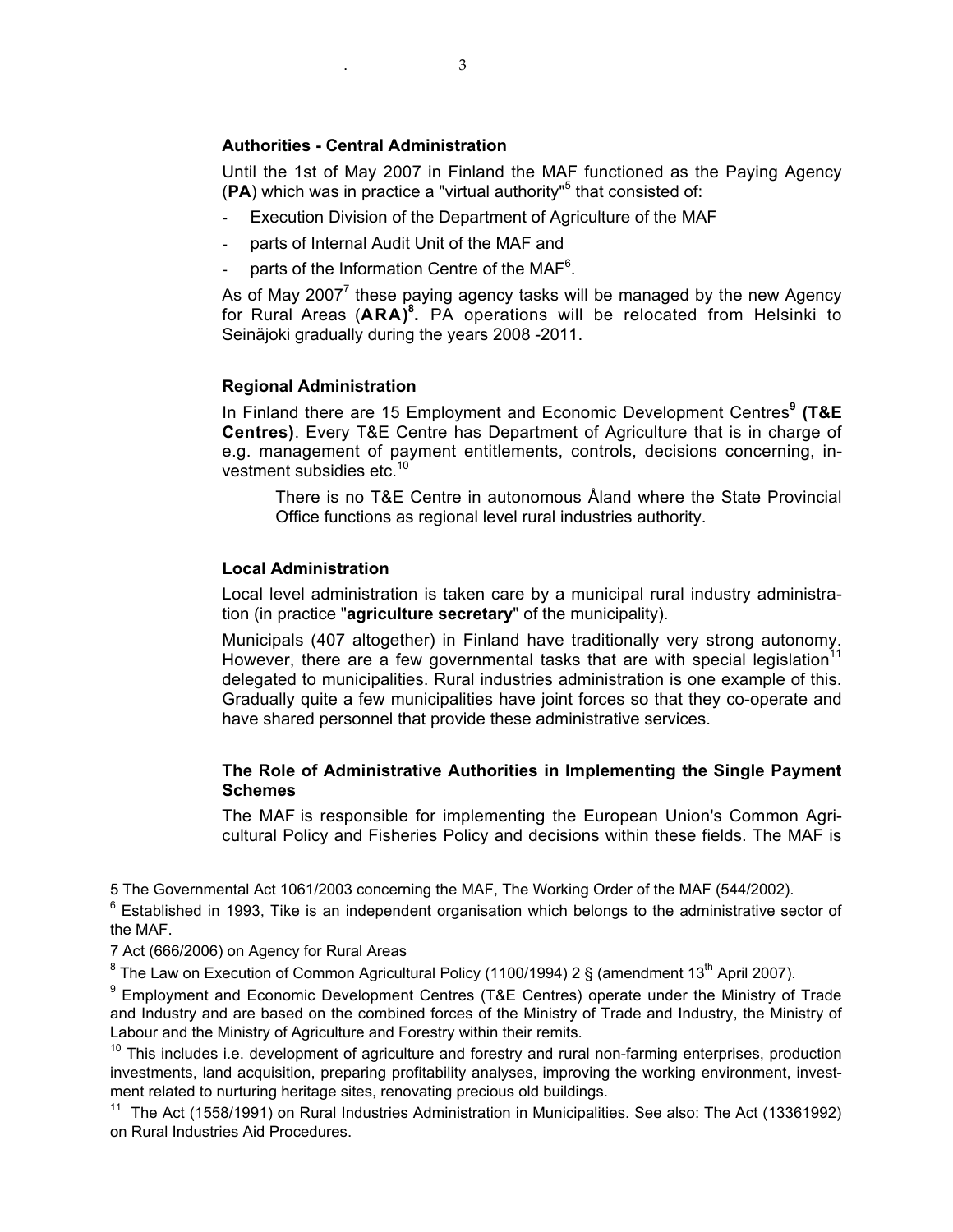responsible for the preparation of legislation, the financing of support measures and the monitoring of implementation, as well as the direction and support of research and advice.

As of May 2007 the ARA is responsible for the management and control of the legality of EAGF and EAFRD expenditure. This task includes

- preparation of guidebooks, application forms and services for farmers
- management of ITC
- preparation of measures for controlling (incl. farmer income support including production control)
- preparation of measures for controlling local administration (which is the responsibility of T&E centres)
- preparation of measures for controlling and managing the controls of T&E  $centres<sup>12</sup>$
- managing the payments.

Note! According to Finlands constitution the ARA has no legislative power. All legislation, acts and statutes are given either by the Parliament, the government or by the MAF.

In addition to the tasks mentioned above the ARA has many other responsibilities $^{13}$ .

Concerning single farm payment scheme the **T&E Centre** functions as controller. There are approximately 200 civil servants that are responsible for farmer income support (incl. single farm payment) and production control.

**Local authorities** are responsible for receiving the farmer applications and updating the register with this information. Local authority prepared the granting decisions that were made by the MAF. Later on, local authorities are responsible for the yearly payment decisions. In Finland the first single payment decisions were made at the beginning of the year 2007.

#### **Summary**

- The MAF is responsible for the preparation of implementation of EU legislation and decisions.
- The ARA (1.5.2007 onwards) is responsible for the preparation and the management of single payment scheme.
- Local authorities (rural industries authorities in municipalities) are responsible for the management of farmer applications and payment decisions.
- T&E Centres are responsible for the control of single farm payment support.

 $12$  In the field of agricultural production control and food and veterinary control (respective parts of Annex III of the Council Regulation (EC) No 1782/2003) the responsible authority in Finland is the Food Safety Authority and also municipal veterinarians, State Provincial Offices´ administrative veterinarians. The control involves the Laws on Food Safety (23/2006), on Animal Deceases (55/1980), on Animal Medication (617/1997), on Fodder (396/1998), on Pesticides (327/1969) and on Animal Protection (247/1996).

 $13$  The ARA is also responsible for the management of quotas, import certificates, and approval of producer organisations and work programmes and also for the management of registers and data releases, see: the Act 1197/1996 on Rural Industries Register. In addition to EU responsibilities the ARA is also responsible for the management and control of the legality of national expenditure for rural development.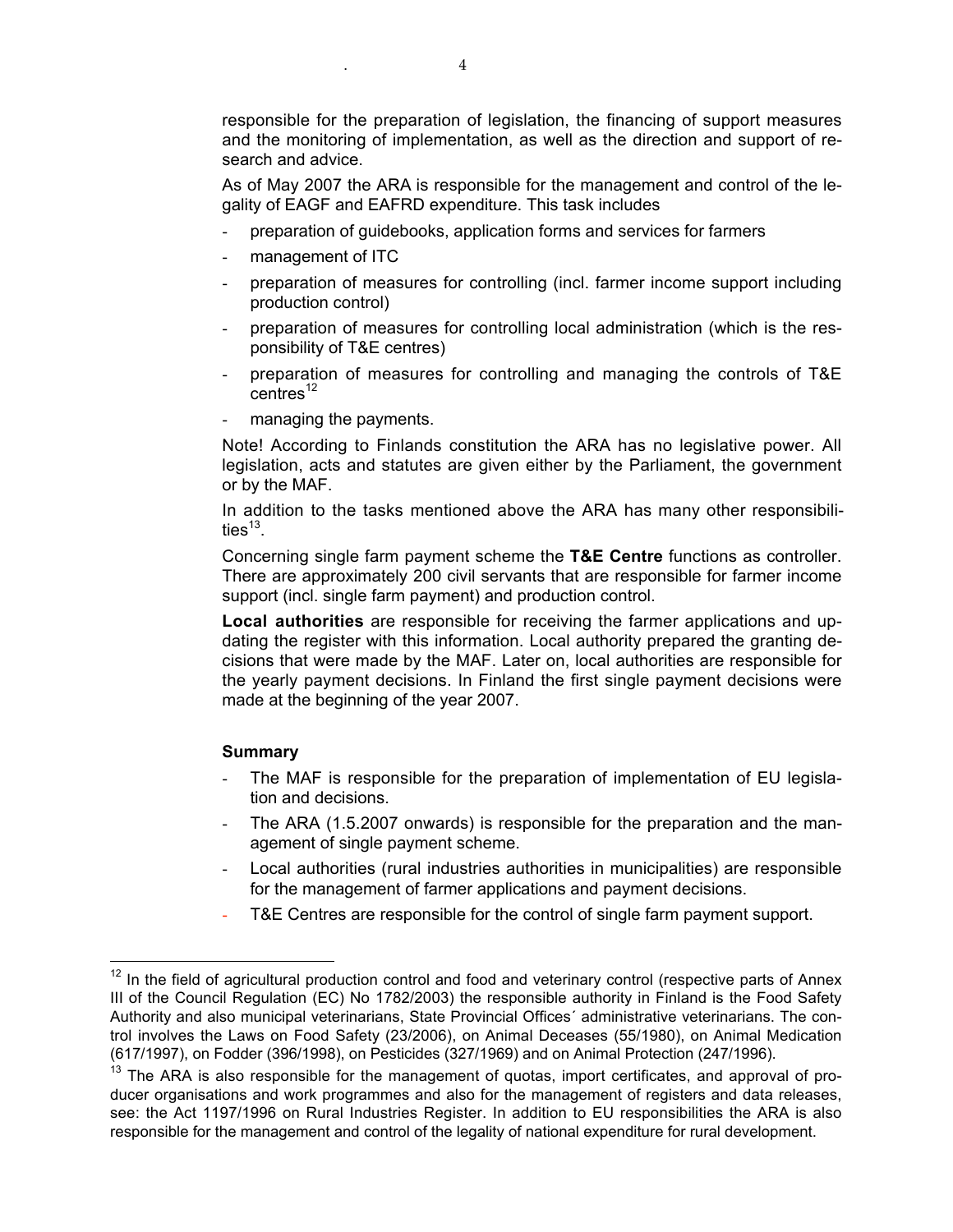## **1.2 Handling Applications for Single Payment Entitlements and Award of Single Payment Entitlements**

### **1.2.1 «Standard» Single Payment Rights?**

Finland implemented single farm payment scheme in 2006. Farmers applied for entitlements first time in spring  $2006$  (the  $29<sup>th</sup>$  April 2006).

The requirements were in brief:

- Area must be included to the year 2006 aid application (farm must be at least 0.3 ha, smallest entitlement can be 0.01 ha).
- The area must be in farmer's possession at least 10 months. Occupancy must start between the 1<sup>st</sup> February - 30<sup>th</sup> March.
- Entitlement validity: the parcel must be field, permanent pasture, non-food commitment area or energy crops contract area  $(30<sup>th</sup>$  April 2004-10<sup>th</sup> March 2005).
- Owners of the entitlement must be listed.
- Cross-compliance requirements (guidebooks for farmers) must be complied with.
- Newly cleared fields must be "ready to cultivate" by the  $28<sup>th</sup>$  March 2006.
- Cultivation was not required but uncultivated field must be plant covered.

Payment entitlements were granted as a rule as applied in November 2006 and single payments were paid to farmers by the end of December 2006. However, the decisions on granted entitlements and the decisions on payments were posted to farmers only in January 2007.

### **1.2.2 «Special» Payment Entitlements**

In Finland in addition to regional, even part of single farm entitlements there are following additional, farmer specific premiums / entitlements

- sugar premium
- bull and steer premium
- potato starch premium
- milk premium
- special premium for those farmers who have hot any or who have so small entitled area that the value of one entitlement unit exceeds 5 000  $\epsilon^{14}$
- sticker<sup>15</sup> entitlement premium based on Article 60 of the Council Regulation (EC) No 1782/2003
- set-aside entitlement<sup>16</sup>.

 <sup>14</sup> In year 2006 this special entitlement was granted to 30 farmers only.

 $15$  The total area of sticker (tarralappu) entitlements is 36 000 hectares.

 $16$  Set-aside requirement concerns farms that produce more than 92 tons of grain (farms of 30,66 – 70,76 ha depending on the location). Set-aside percentages range accordingly from 8,8 % to 5,4 %.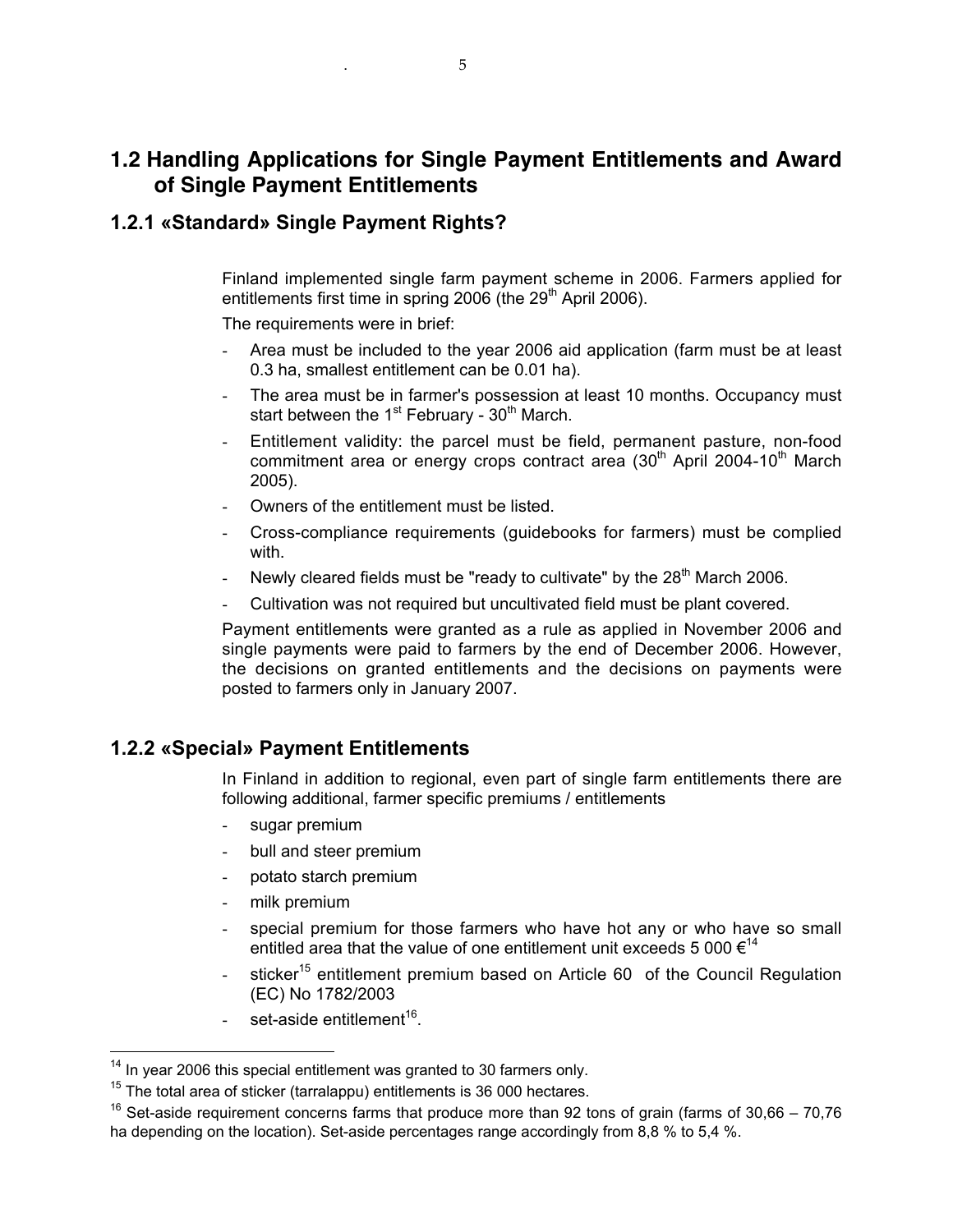In general the premiums mentioned above were granted on the basis of the production during the three-year period 2000-2002.

Milk premium was granted according to the milk quota in farmer's possession on the  $31<sup>st</sup>$  April 2006. Between the 1<sup>st</sup> March 2005 and the  $31<sup>st</sup>$  April 2006 farm must have had milk production to some extend. The requirement was fulfilled also, if the farmer began milk production not later than  $15<sup>th</sup>$  May 2006.

#### **The National Reserve of Payment Entitlements**

Finland has the national reserve based on the Governmental Act 887/2006 $^{17}$ . General rule is that entitlements that are not used for a period of three years are returned to national reserve. The entitlement granted in 2006 must be used in 2008 at latest. In case of force majeure this general rule is not applied.

The T&E Centres are in charge of granting entitlements from the national reserve.

The national reserve of payment entitlements is 0.8 % of the maximum quota and the value of the national reserve is 1.1 million euros. The amount of the national reserve increases only

- if groundless payment entitlements are returned or
- if farmers voluntarily return payment entitlements

to the national reserve. The government can also decide to cut down the value of all entitlements linearly to increase the national reserve.

The national reserve is also managed by T&E Centres. The list of cases (see above) in which payment entitlements can be granted from the national reserve can be considered as a priority list.

In 2006 only lifting of additional entitlements was possible. However, farmer was granted entitlements from the national reserve if one has bought area that was leased to some other farmer at the time of applying entitlements in 2006. According to an unofficial statistic roughly 7 000 granting decisions were made in 2006.

From 2007 onwards payment entitlements can be granted from the national reserve only in case of

1) New farmer

2) Leased parcel has been transferred to inheritor

3) Acquisition of leased parcels

- 4) Updating of land parcel identification system
- 5) Land consolidation

6) Ending of 20-year special environmental agreement

7) Court or administrative decision or

8) Force Majeure.

Once the entitlements are granted from the national reserve there are special requirements concerning these entitlements such as

- one can not transfer the entitlements within next five years period (inheritance/ advancement is possible though)
- one must use the entitlement every year during next five years period

 <sup>17</sup> Amendment: Governmental Act 212/2007.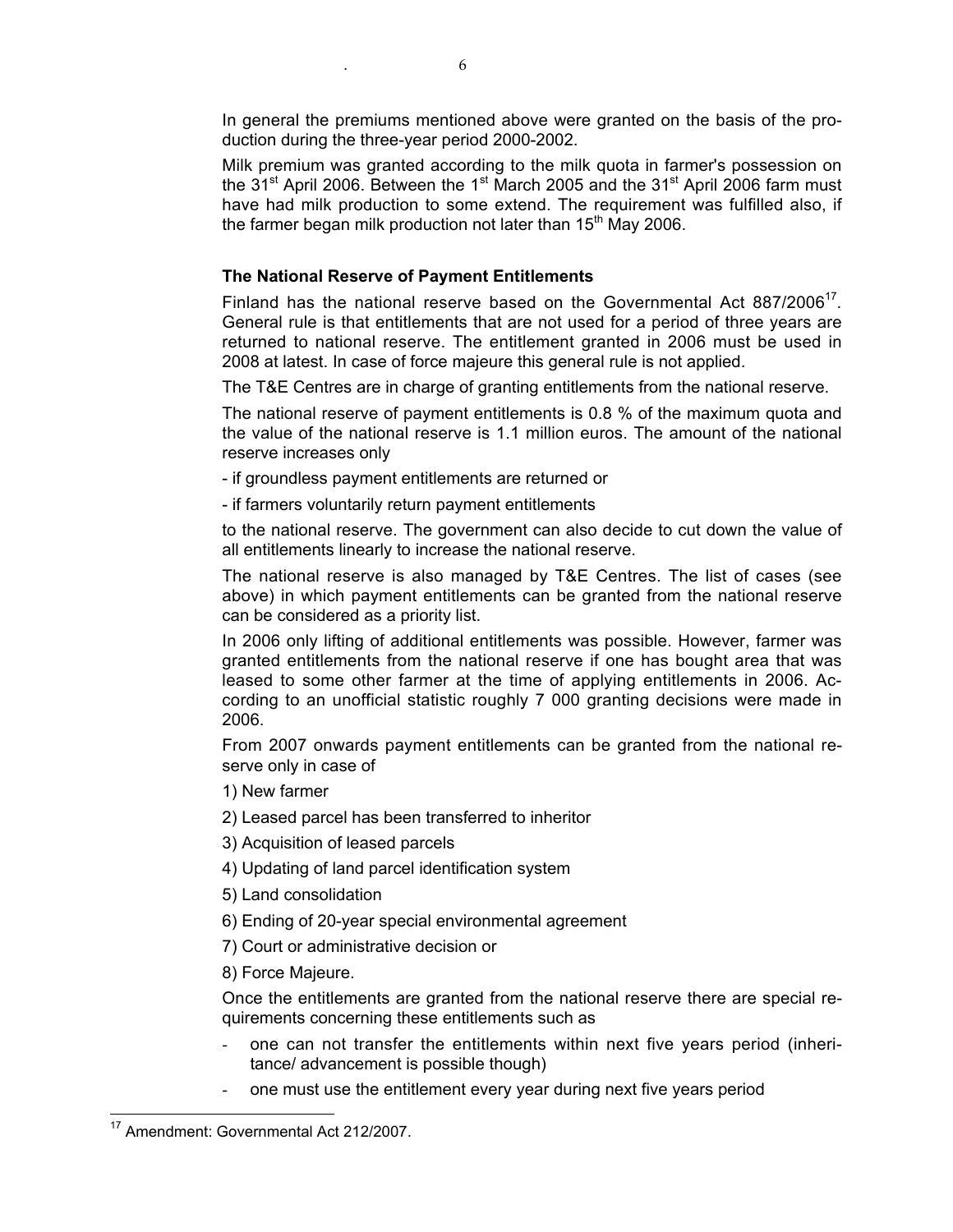- these requirements are also valid for special premiums/entitlements granted from the national reserve.

In year 2007 applications for granting payment entitlements from the national reserve were delivered to the T&E Centres by the  $30<sup>th</sup>$  of April. For the time being there are not yet any statistics how many applications were delivered and whether there is any need to prioritise applications.

#### **1.2.3 Good agricultural and environmental condition**

There are no statistics whether the payment entitlement has been granted to farmers who only maintain their land in "good agricultural and environmental condition". There are no official analyses of sanctions either.

The structural change of the Finnish agriculture has been rapid since Finland joined to the EU. The number of farms has decreased yearly by 5 % with the exceptional year 2006 when the decrease almost stopped. The most probable reason for this stop is single payment scheme and more specifically the unclear situation concerning the management of payment entitlements (see below in chapter 3).

Due to the structural change both acquisition of additional parcels to farm entity especially leasing additional parcels - is very common, general practice; most of the remaining farms have leased additional parcels to their farms.

However, when farms increase their size by leasing new parcels, these new parcels are most often scattered. The farm structure is, almost as a rule, gradually getting worse. Very often remote parcels are kept set-aside and their maintenance is minimal. It is also common knowledge that farmers maintain their own fields better. As consequence, the crowing condition of leased parcels is weakening year by year and especially the increasing acidity of these fields is becoming a problem.

Due to this Finland proposed in the Rural Development plan 2007 - 2013 for Mainland Finland a new measure, so called "maintenance liming". However (ironically), the EU Commission rejected this measure as an incentive to promote over production.

#### **1.2.3 The administration and the single payment entitlements**

The transfer of payment entitlements is described in the MAF Act (367/2007) on Transfer of Payment Entitlements. Granted entitlements are registered in the entitlement register according to the farm identification number (Farm ID) and according to the ID of an individual (or ID of a legal entity). The holder(s) of an entitlement has to have a Farm ID even if one has nothing to do with agriculture. This is the case when the entitlement returns to the landowner after the lease contract ends or e.g. in case of inheritance. Consequently the farm ID can be the ID of an existing, real active farm and if not, municipal authority makes a **virtual farm** for the owner(s) of entitlements without any real agricultural activity. The procedure is basically because of the clarity of the register.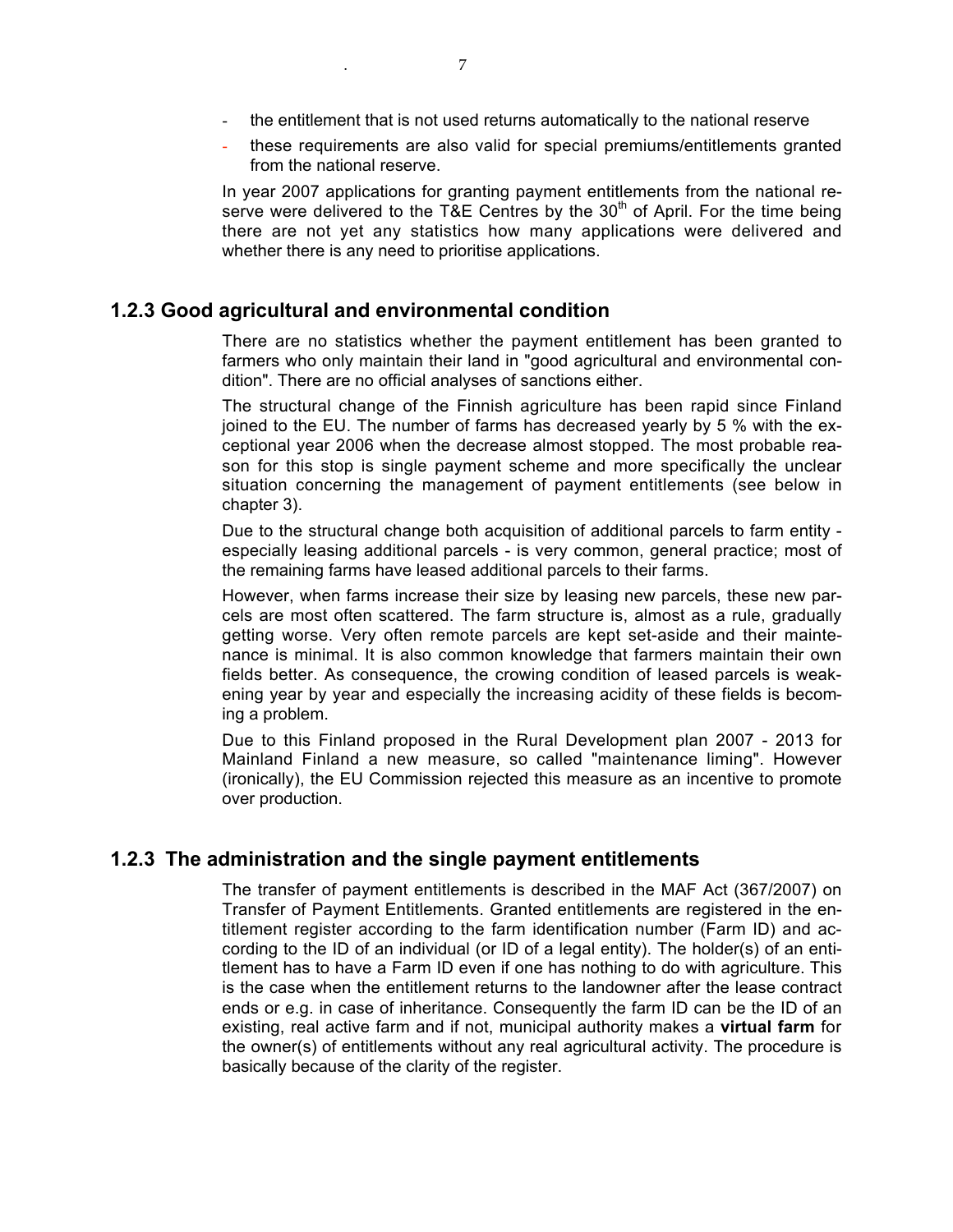The sale/transfer contract of entitlements can be made informally. Anyhow, the transfer must be registered i.e. both vendor and purchaser must sign<sup>18</sup> a special form that must be delivered to local authority for registering - attached with a (copy of) original entitlement granting form provided by the same local administration.

The transfer of entitlements from the former lease farmer to the new lease farmer takes place in two-phase procedure: 1) the former land leaser whose contract has ended must make the transfer to the landowner where after 2) the land owner can make new transfer to the new land leaser. This reason for this two-phase procedure is discussed more below.

According to the recommendation by MAF agrarian land lease contracts should always be done in writing. However, according to the legislation<sup>19</sup> oral agreements are valid as well. When land lease contract is made, no additional agreement on entitlements is required. Anyhow, either a copy of the original lease contract or a written documentation of oral lease contract must be attached to the transfer registration form.

The act (367/2007) does not name administrative interventions in the procedures for sale of and/or transfer of payment entitlements.

#### **What Is A Farm?**

It is rather difficult task to describe a farm precisely while there is great variety of farms (e.g. fulltime / part time) and the owner structure can be complex. One individual farmer can be a member of several heirs. To avoid malpractices of subsidy schemes especially in case of merger of farms the Governmental Act (217/2007) gives criterion for an individual farm. The description takes into consideration

- taxation situation of the farm
- how production has been conducted on the farm and
- how the production facilities are owned/possessed.

However, as it is, the act has no exact criteria but gives the general minimum requirements to be evaluated<br>- the eligibility of the farmer<sup>20</sup> and the eligibility of the farmer<sup>20</sup> and - the amount of support.

Somewhat mystified criterion may be due to the too challenging task for the legislator and maybe cryptic criterion may be intentional.

#### **Entitlement's Monetary Value**

There are no statistics whether the cross compliance and/or good agricultural practice requirements have direct or indirect influence on the cropping or investment decisions of a farmer. As mentioned above EU legislation (accordingly the

 $18$  In question of purchase all individuals must sign the form to get the payment entitlement registrated to his/her possession. In question of transfer of possession only one signature of the members of farm is needed.

 $19$  Finnish Act (258/1966) on Land Lease accepts oral lease contracts as far as the contract period is two years or less. The maximum length of agrarian land lease contract is 10 years.

 $20$  E.g. individual person can be linked to several separate farms or vice versa one farm entity may be split into smaller virtual entities even though it is run as one entity.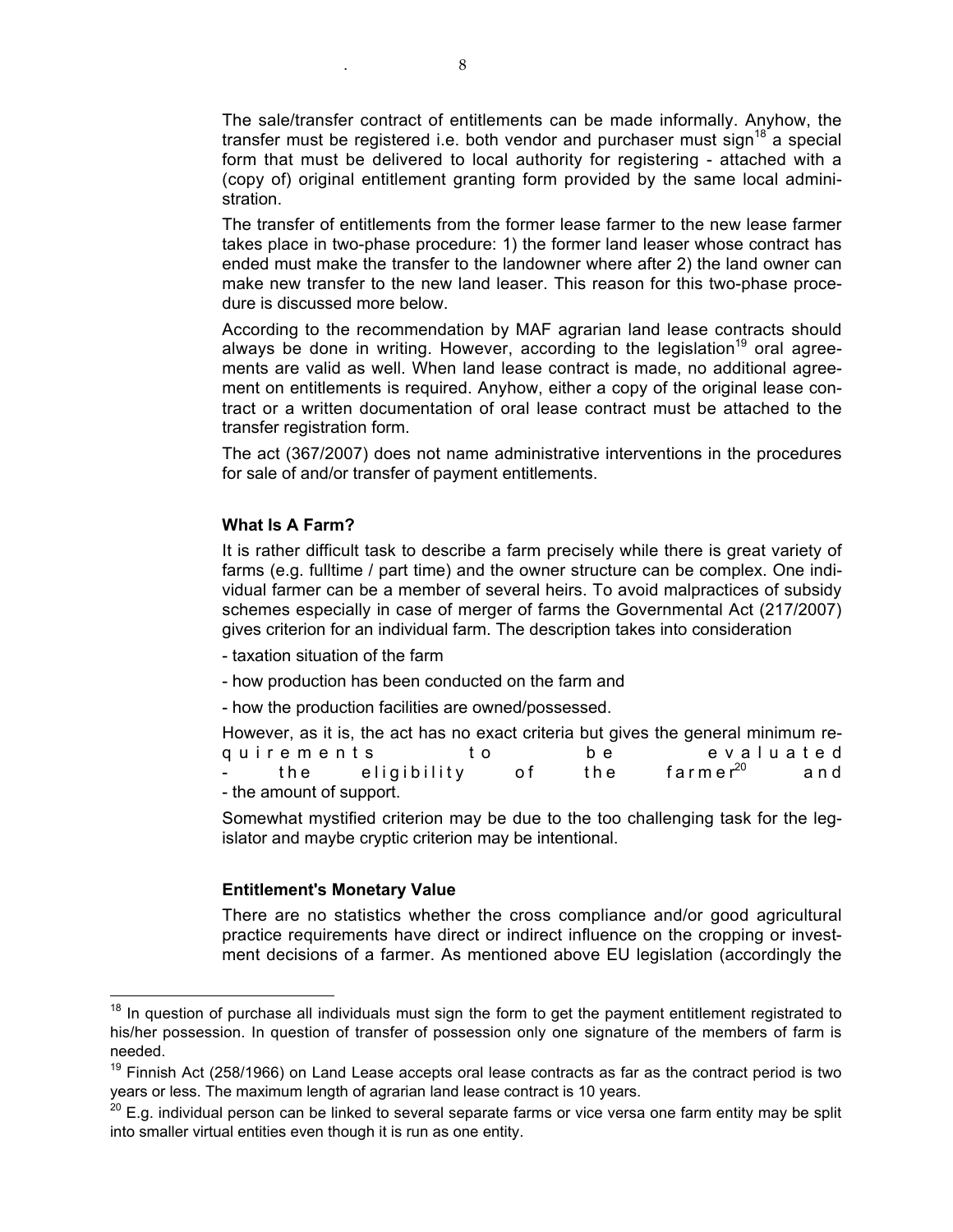above mentioned Governmental Act 217/2007) does have some indirect "preventative" influence to farm entity enlargement. For small and medium size farm entities, which make up the majority of all farms, single payment scheme provides steady income level without further investments on machinery and/or on land.

On the other hand investment support schemes are certainly of more importance and have greater effect on rental and land values.

For the time being there are no statistics on the amount of transfers nor on the monetary value of entitlements.

Generally speaking the (capitalized) monetary value of payment entitlements is determined on the market. Payment entitlement is movable property (asset) and therefore the deed of sale (contract) is not regulated. Values of transaction of entitlements or rental values are not registered anywhere $^{21}$ .

It is obvious that on the short run the amount of subsidies per hectare will have an effect to the rental prices of agricultural land. Eventually, on the long run because of the Finnish legislation, subsidy level will capitalise to the land value. However, the uncertainty and the degreasing trend of subsidies may weaken the effect of subsidies on land prices.

Access to agricultural property is not regulated. In practice anyone can become a farmer. Another question is whether the farmer is privileged to get some EU or national support – this is essential. National support scheme includes educational requirements for new farmers combined to support (investment) schemes for young farmers to purchase agricultural land. Even though single payment scheme has no age limit for a farmer national support scheme has the age limit for farmer, which is  $65$  years<sup>22</sup>. Without any subsidies there would be very few private farms in Finland while the production cost are equal to or exceed the sales prices.

On the long run some studies concerning the monetary value will certainly follow.

#### **Professional and inter-professional groups in the agricultural sector**

If we consider farming as an industry and especially in the context of single payment entitlements the question of professional and/or inter-professional groups is of secondary importance in Finland.

The farm advisory scheme<sup>23</sup> that is obligatory for every member state has been introduced at the beginning of 2007; there is a register of approved advisors who are able to help farmers with cross-compliance issues.

There are two major producer organizations in Finland ie.

-*The Central Union of Agricultural Producers and Forest Owners (MTK) (92 000 members)*

and its sister organisation

 <sup>21</sup> While pproperty sale is strictly regulated all deeds of sale are registered(including the sales price). Accordingly there are proper sales price statistics. In 2005 average price of agricultural land varied from 1 299 €/ha in Lapland to 8 788 €/ha in the Southern Finland. (Kiinteistöjen kauppahintatilasto, National Land Survey 2007)

 $22$  At least one member of the farm (actual farmer, in practice one member of the family) must be under 65 years old till the end of the calendar year.

 $^{23}$ The Law (557/2005) on the Execution of Single Payment Scheme §§ 18 a- d.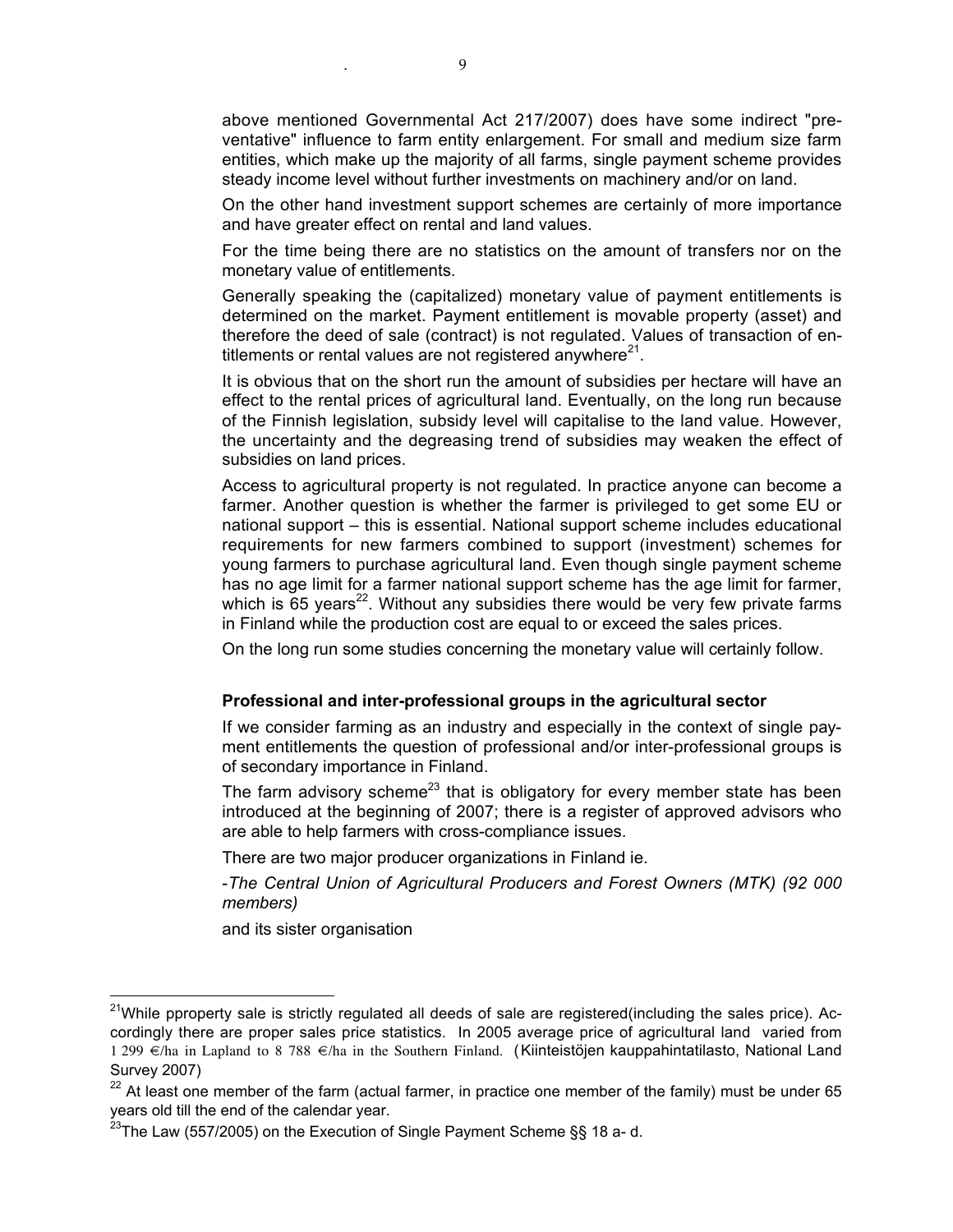- *The central union of Swedish-speaking agricultural producers in Finland (SLC) (15 000 members)*.

MTK and SLC are interest organisations representing altogether 107 000 members (farmers, forest owners and rural entrepreneurs). However, the work of these two organisations is not linked to the farmer advisory system.

The ARA maintains the official register of approved advisors (who have passed a specific test). Majority of the individually approved advisors are employees of the ProAgria's Rural Advisory Centres but there are also a few private entrepreneurs.

It is not yet possible to asses how popular and how effficient $^{24}$  this new, oblicatory and supported advisory system is.

Generally speaking young farmers are with a professional degree in agriculture and they in principle they are able to follow the administrative etc. guidelines and to make future plans even without the help of advisors. On the other hand the playground is so complicated that younger farmers might find advisory system helpful. On the other hand older farmers have less competence in "paper work" but they are less willing to ask for help.

The Finnish Single Payment Scheme does not make any difference between old and new farmers. On the other early retirement pension, support for new farmers (for investments in producing facilities, land purchase etc.) include efficient incentives to promote structural change in farming business.

Unfortunately the requirements of retirement, levels of investment support etc. change often. As it is, some year new farmer may get better conditions than another young farmer starting in his profession the following year.

Every farmer/every becoming farmer must make decisions for future based on conditional presumptions.

#### **Modulation**

The modulation of support has not been discussed much in Finland. Only the minimum facts concerning modulation have been published.

The general idea seems to be that the decrease of support and farm incomes will be compensated by increasing the size of the production units / farms. The number of farms is now roughly 68 000 and it is supposed to decrease even to 35 000 farms in the next 10-15 years.

The producer organisations are actively promoting status qua. Their objective is to keep by using national agricultural policy and national funding the total subsidy levels as high as possible. One of the most crucial questions is so called 141 aid<sup>25</sup> for Southern Finland (agricultural areas situated to the south of the 62nd

<sup>&</sup>lt;sup>24</sup> Some examples of the scope: Already in 2004 (before the obligatory advisory system) more than 70 per cent of Finland's cows were included in ProAgria's production monitoring, in other words 81 per cent of the raw materials of the dairy industry were produced using ProAgria's know how. The same year more than 18 000 farms and farm managers had taken part in ProAgria's quality training and apply its leadership principles to developing their businesses. ProAgria Group Report 2004, see: http://www.proagria.fi/.

 $25$  The Article 141 (in the chapter Provisions concerning national aids) of the treaty concerning the accession of the Kingdom of Norway, the Republic of Austria, the Republic of Finland and the Kingdom of Sweden to the European Union says: "Where there are serious difficulties resulting from accession which remain after full utilization of the provisions of Articles 138, 139, 140 and 142, and of the other measures resulting from the rules existing in the Community, the Commission may authorize Finland and Norway to grant national aids to producers so as to facilitate their full integration into the common agricultural policy."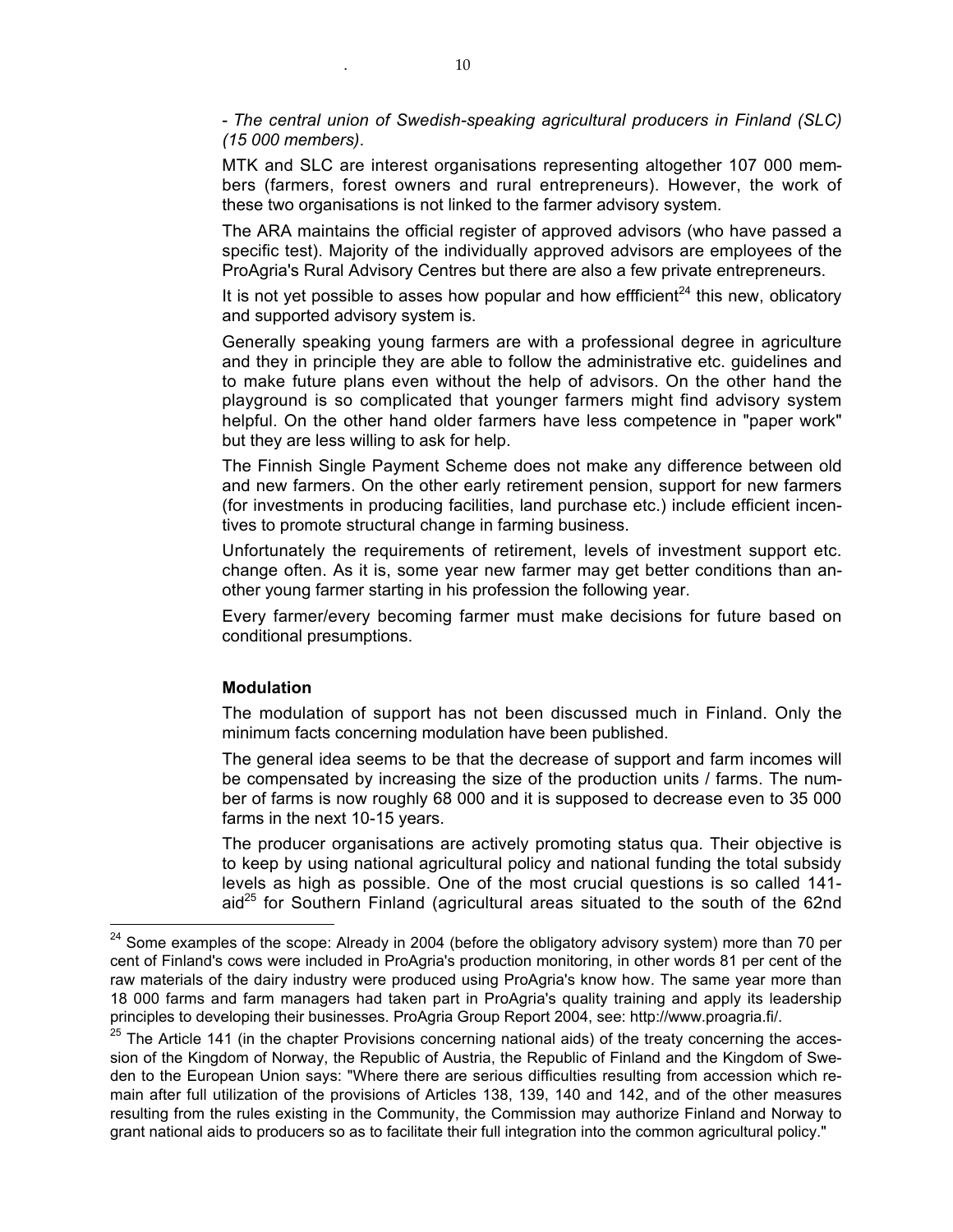Parallel). The continuity of this 141-aid has been in the past and still is very heated topic between Finland and the Commission. The Commission sees the 141-aid as a transition period measure whereas Finland sees it as an essential long term measure to maintain agricultural activity in Southern Finland.

### **1.3 Verification and sanctions**

### **1.3.1 Verification of Compliance with Requirements Linked to the Grant of Single Payments**

As mentioned above the transactions of entitlements have to comply with the entitlement register information. The IT system of the administration (IACS) does not allow any other transactions to pass systematic procedures.

There are no – and there can not be - any automatic procedures to verify "good agricultural and environmental condition". The control system applies only to those farms that are controlled anyhow according to (EU and national) legislation. This means that the check up of cross-compliance is one part of the normal onthe site control of farms.

If there is a reported case<sup>26</sup> (by anyone who so ever) of malpractice in farming such as violation of good agricultural and environmental condition or animal maltreatment, the case will be checked by the T&E Centre controller before the support can be granted/ paid to the farmer. In case of violation of law T&E-Centre must inform the competent authority e.g. in case of offence against the Government Act on Nitrates 931/2000 the competent authority is Regional Environmental Centre). Especially in animal protection cases "neighbour control" is more efficient control method than official random/risk sample method.

## **1.3.2 Sanctions27 for Violation of the Requirements Linked to the Grant of Single Payments**

The legal basis for sanctions is Council Regulation (EC) No 796/2004 laying down detailed rules for the implementation of cross-compliance, modulation and the integrated administration and control system provided for in Council Regulation (EC) No 1782/2003 establishing common rules for direct support schemes under the common agricultural policy and establishing certain support schemes for farmers.

The laws that that form the basic structure for Finnish rural law are

- The Law (1336/1992) on the Practices Concerning Rural Industries Support Measures
- The Law (1559/1992) on the National Support for Agriculture and for Horticulture
- The Law (1100/1994) on the Enforcement of the EC Common Agricultural Policy.

 $^{26}$  See e.g. 10 § of the Governmental Act (323/2006) on Control of Cross Compliance Environmental Requirements.

<sup>&</sup>lt;sup>27</sup> According to the Finnish legislation sanctions are confidential information and there are no official statistics nor analysed published studies on this topic.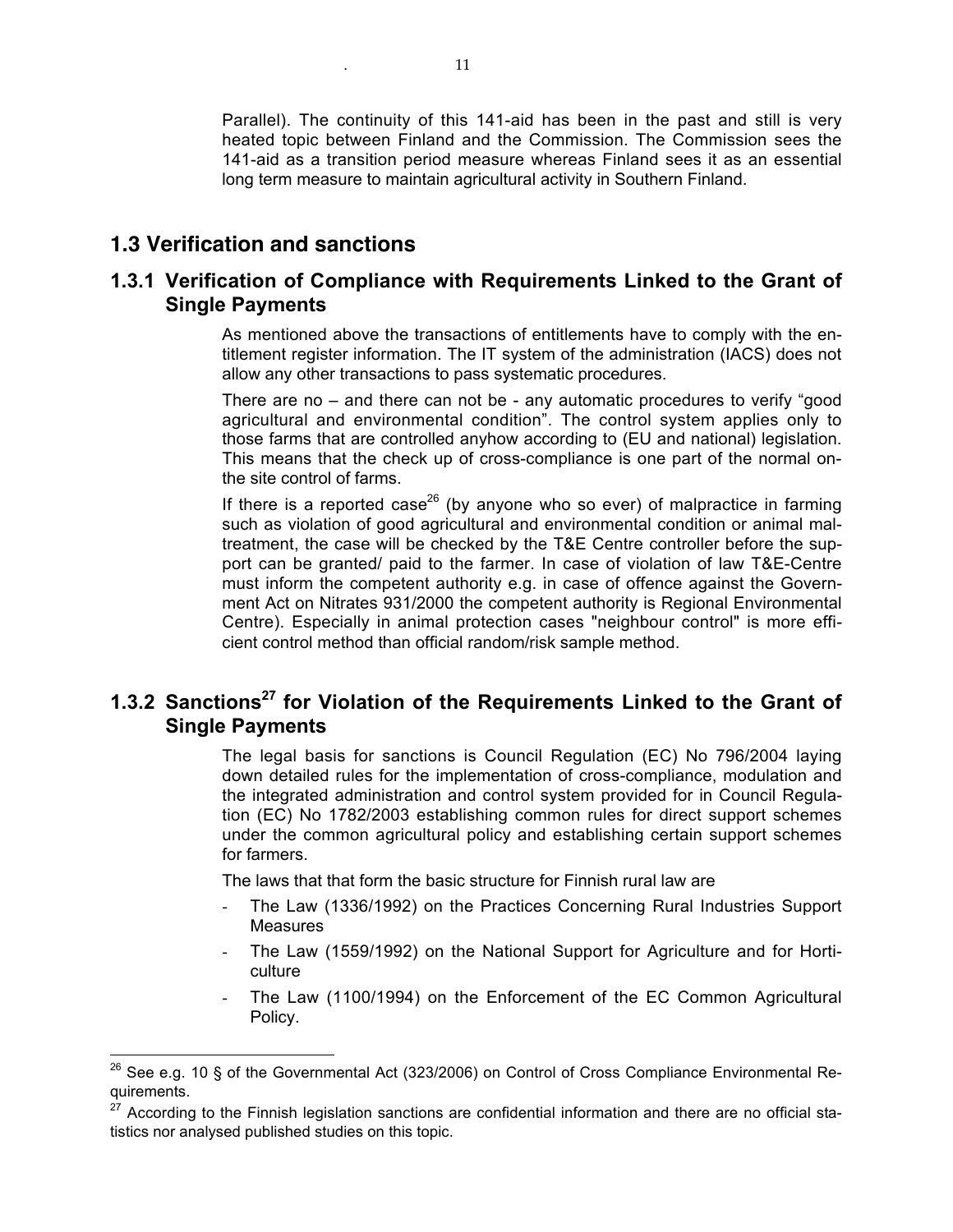National statutes concerning controls and sanctions are revised yearly. This legislation should be given by Governmental Acts (instead of the earlier practice when acts were given by the MAF<sup>28</sup>). This new practise should have been applied according to the Finland's new constitution $^{29}$  from 1.1.2000 onwards.

At present national legislation include inter alia following Governmental Acts:

- 591/2007 on the control of area based subsidies that are fully or partially financed by the EU
- 592/2006 on the control of livestock subsidies that are fully financed by the EU
- 634/2007 on the administration concerning the rural development programmes
- 635/2007 on the control of national subsidies for plant production and for livestock
- 636/2007 on the control of the cross-compliance requirements concerning good agricultural practice and cultivation requirement of the environmental legislation
- 659/2007 on the control of subsidies that are fully financed by the EU
- 660/2007 on the control of environmental and LFA subsidies.

#### **Imposing sanctions**

The local (municipal's) rural industries authority imposes the sanctions for violation of the requirements according to the on site control<sup>30</sup> findings made by the T&E-Centre controller. According to paragraph 4 of the Act 34/2007 (good agricultural practice, area based subsidies) gives a list of measures that has to be in order:

- 1) the cultivation and the fertilization of the agricultural parcel has been made in a proper way
- 2) the seeding of the agricultural parcel has been carried out so that it makes even sprouting possible
- 3) the plant protection and the prevention of wild oat (Avena futua) has been done according to the requirements
- 4) the plant and its variety as well as the seed amount is suitable for the region and the amount of seeds takes the seed size into consideration

 <sup>28</sup> There are still a few MAF Acts in force such as: - 41/2006 on the control objectives and on general administration

<sup>- 183/2006</sup> on the Requirements of Good Agricultural Practises (amendments 200/2007 and 631/2007) - 34/2007 on the control of program period 2000-2006 LFA and environmental subsidy

 $29$  Constitution (731/1999) 80 §: The president, government and a ministry can give acts according to the authorization given in the constitution or if the authorization is given in another law. Any statute that concerns the grounds of individual citizen's rights or responsibilities must be legislated. The Government shall give the act whenever no other authorization is separately given.

 $30$  Note! Control with Remote Sensing is no longer used in Finland while this control mechanism is no longer cost efficient due to the fact that on site control is always needed to control the cross compliance requirements. Control of entitled area is only one part of the control visit.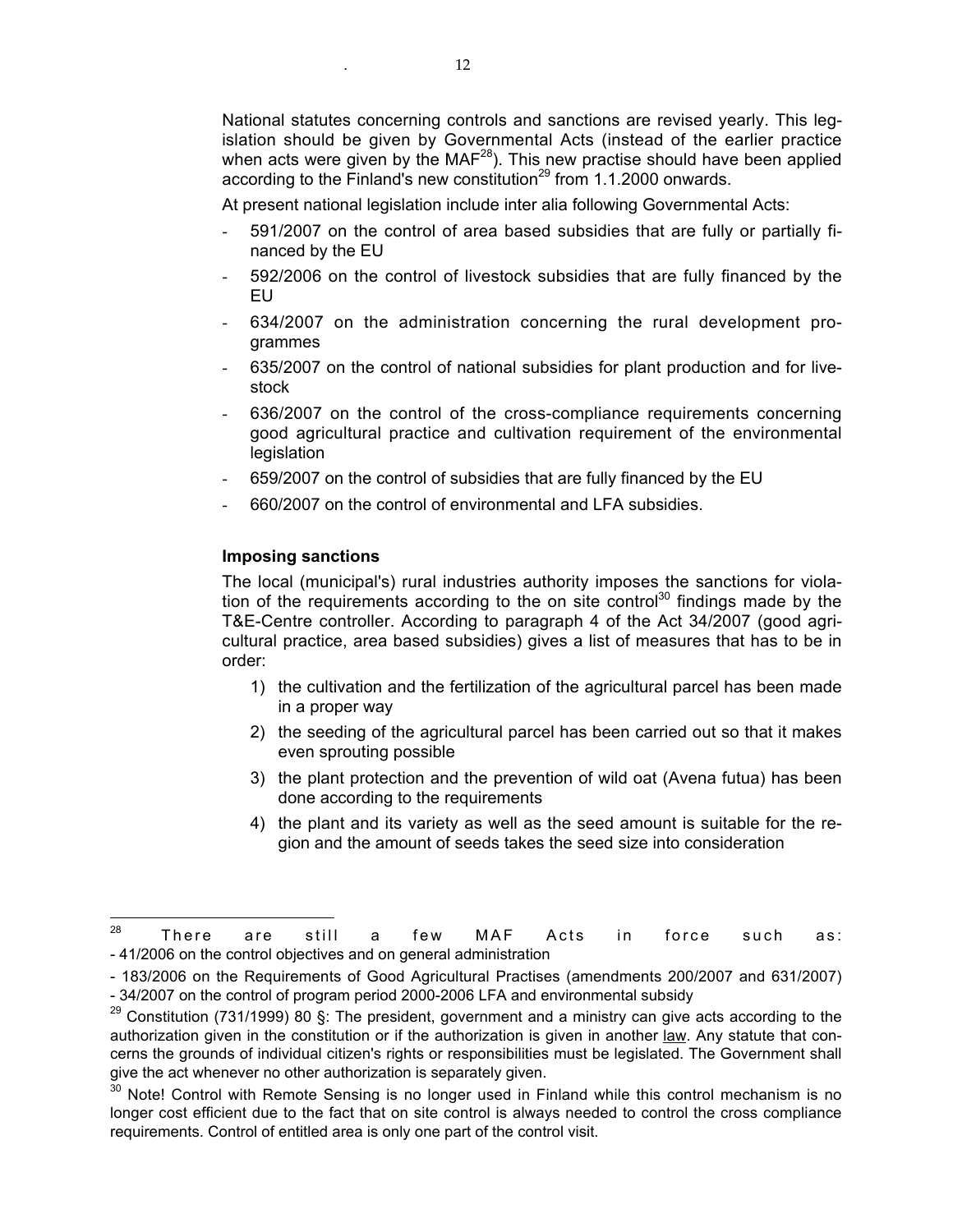- 5) the controlled agricultural parcel of strawberry, arctic bramble, currant, gooseberry, raspberry, buckthorn, bilberry and fruit trees fulfil the minimum plant density required
- 6) the growing condition of the agricultural parcel makes it possible to harvest a yield that is valid for market
- 7) the set-a-side parcel is taken care of properly so that set-a-side does not threaten the growing conditions of the parcel.

Finnish integrated administration and control system includes all nationally, partially and fully EU financed both area based subsidy measures and livestock subsidies. In other words, it concerns also the LFA-, environmental subsidy and other direct payment measures of the Rural Development Program of (mainland) $31$ Finland.

#### **Farm control**

The T&E-Centre controller makes a protocol of all findings that cause sanctions. The farmer has no right to appeal at this phase but the farmer has right to add his remarks are added to the protocol. A copy of protocol is always delivered to the farmer.

The control protocol includes several pages of checklists. Checklists are made and sanctions are applied according to statutes. The control also takes into consideration environmental commitments given by the farmer (to obtain environmental subsidy) and also special environmental agreements that are made between the farmer and administration<sup>32</sup>.

The granting decision and imposing of the sanctions<sup>33</sup> takes place only after the control of the farm (that has been taken under control) has been completed. All cases should be controlled in the autumn before the subsidy is paid. Because of the short growing season in Finland the control takes place in a very short time period after the last seeding time which is  $15<sup>th</sup>$  of June. Accordingly, there are always a few farms whose subsidy paying is pending until the last controls are finished – occasionally just before the winter arrives to the Northern Finland.

If in the farm control is found out that entitlements have been granted groundlessly these entitlements are retaken back to the national reserve. Thereafter premiums per hectare of this farm are to be recalculated.

The farmer can make a complaint to only after the local authority has given the granting decision, which takes place later on, sometimes a few months after the advance<sup>34</sup> paying of subsidies has happened.

<sup>&</sup>lt;sup>31</sup> Autonomious Åland has it's own Rural Program and accordingly the administration and control system varies to some extend from the administration and control system of the mainland Finland.

<sup>&</sup>lt;sup>32</sup> Most of the farmers have made environmental commitment to benefit environmental subsidies. The requirements of these commitments are additional to the cross compliance requirements. All requirements are being controlled at the same control visit.

 $33$  In practice the IACS-system has inbound procedures to calculate the sanctions automatically according to the statutes.

<sup>&</sup>lt;sup>34</sup> The aim of the Finnish administration is to pay the majority of area based subsidies within the same calendar year especially to avoid e.g. further liquidity and taxation problems for the farmers.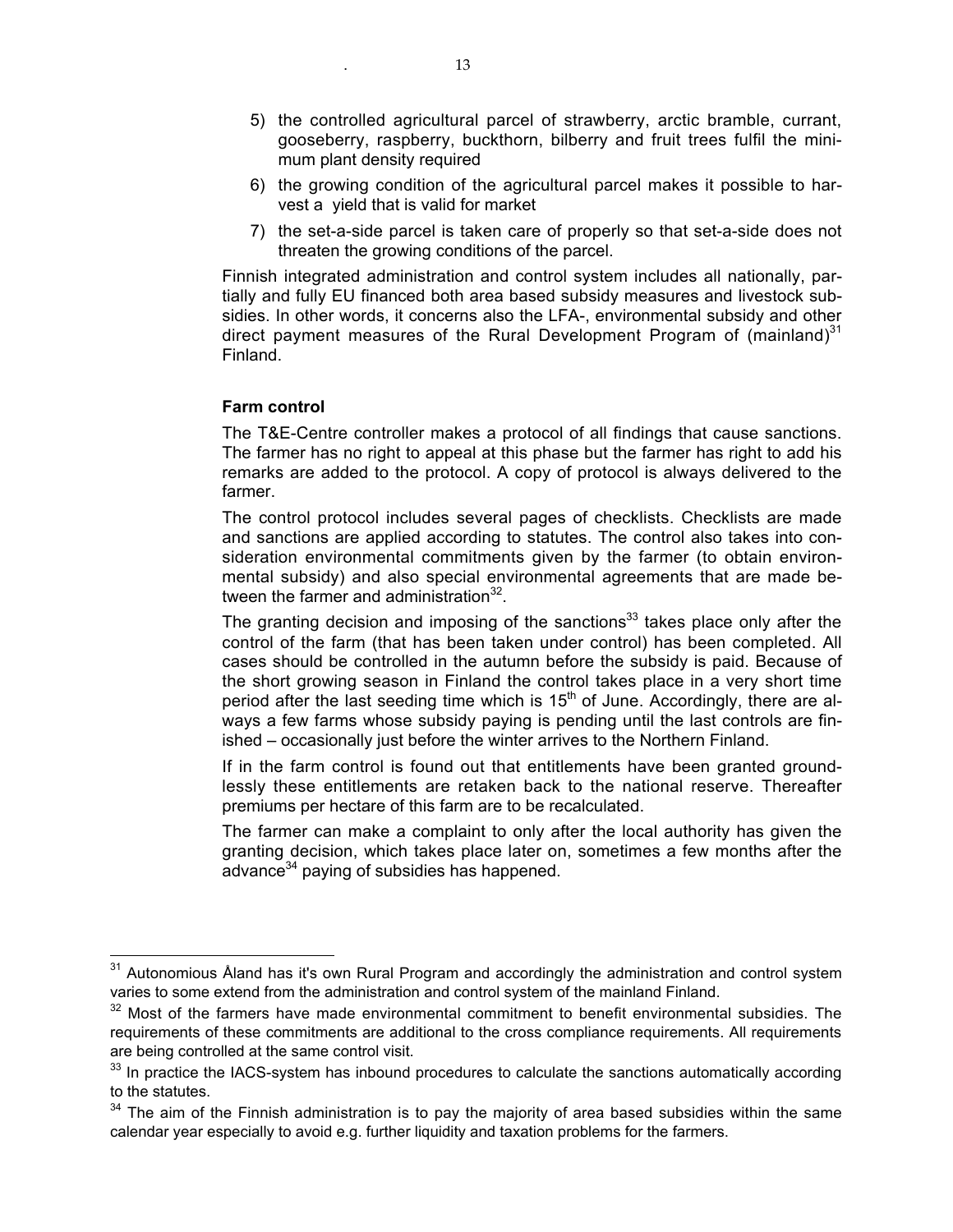In case of breach of area declaration the sanction depend on how big the breach the declared and the area determined is. If the lack is no more than 3 % (less than 2 hectares) the subsidy is paid according to the controlled area without any sanctions. If the breach is over 3 % (2 ha) but less than 20 % sanction is calculated based on over declared area which is doubled. If the over declared area is over 20 % of the area, no area based (EU $^{35}$ ) subsidy is paid.

As all agricultural land should be reported and some land has not been reported, the sanction depends on how large area is not reported ie. if the area is slightly more than 3 % of the total area, sanction is 1 % and if the undeclared area is considerably larger sanction is 2-3 % of the subsidy.

#### **Qualifying period**

If the over declared area exceeds 30 % (single payment, energy crops, protein crops, LFA, environmental subsidies) the farmer is sanctioned with 100 % qualifying time i.e. these subsidies are not paid at all in this year. If the over declaration exceed 50 % the sanction will 3 years qualifying time during which time the farmer shall be excluded once again from receiving aid up to an amount equal to the amount which corresponds to the difference between the area declared and the area determined. That amount shall be off-set against aid payments under any of the aid schemes (see above). If the amount cannot be fully off-set (within three years) against those aid payments, the outstanding balance shall be cancelled.

#### **Sanctions / Cross-Compliance**

Failure to respect cross-compliance and/or good agricultural and environmental condition can cause 0-100 % deduction of the area based subsidies (single payment, LFA, environmental and national subsidies) . There are different levels of sanctions depending how serious the offence is. When the offence happens first time, minor offence causes 3 % deduction and major offence 15 % deduction of subsidies, repeated offence causes respectively 9-45 % deduction and if the offence has happened the third time (third year) the minor offence causes 15 % deduction of subsidies and major offence will lead to full loss of subsidies.

## **2 The role of the courts in disputes on single payment entitlements**

### **2.1 Competent courts**

As mentioned above the granting decision concerning single payment is made by the local (municipal) rural industries authority. If the subsidy is paid as applied local authority must send the decision to the farmer a normal letter. If the granting decision differs from what the farmer has applied local authority must send the decision attached with a protocol as a registered letter. If the farm is run by a group of individuals or by heirs the one who received the registered letter should inform other parties.

 $35$  100 % sanction concerns subsidies that are fully or partially financed by the EU. National subsidies have double sanction if the breach is 20-50 % and 100 % sanction only if the breach is over 50 % of the declared area.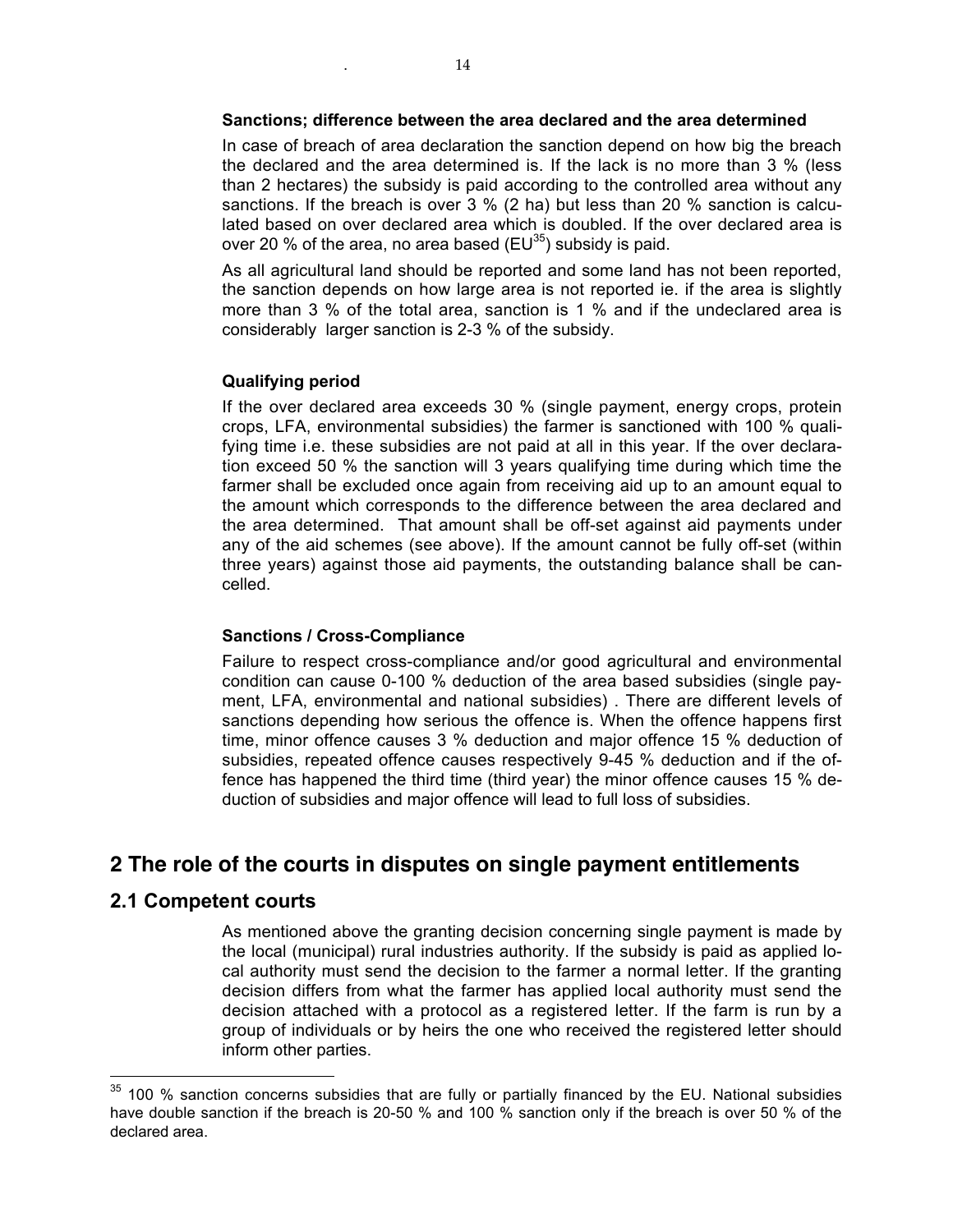Seldom, due to human errors farmer may get subsidies less than entitled or application may have been rejected groundlessly. If this has happened by mistake in the first place local authority should correct its mistake.

If the farmer finds the decision of the local authority unfair he/she may want to complain e.g. about the farm's on site control.

Local authority's decision contains instructions how the complaint should be done. The complaint should be delivered the first appeal administrative i.e. T&E-Centre within 30 days term.

#### **2.2 Only a few court cases concerning farm subsidies**

According to a short phone interview (July 2007) T&E-Centres have received so far only few complaints concerning single payment. Some cases seem to be involved with earlier CAP sanctions and those farmers who have been sanctioned earlier correspondingly complain about the entitlement granting decision. A few complaints concern granting entitlements from the national reserve. For the moment there are not yet any T&E-Centre single payment decisions.

The Rural Industries Appeal Board<sup>36</sup> (RIAB), which is the second appeal stage, has recently received only the first few complaints concerning single payment and, accordingly, there are no decisions yet.

The complaints concerning the decisions of the RIAB can be made to the third appeal stage i.e. to the Supreme Administrative Court (SAC). Appealing is possible (free) only when the RIAB decision concerns recovery of unduly paid subsidies or control (of subsidies). In all other rural industries cases appealing is possible only if the SAC accepts the request for leave to appeal. In year 2005 the SAC decided just 28 agricultural production control cases of which in 26 cases challenged decision was upheld and only one decision was amended. Majority of these cases concerned investment aids but not area based subsidies.

### **3 Other legal or institutional questions**

### **3.1 Legal protection of property and Amendments that the Parliament made to the Law (557/2005)**

The Constitution of Finland (Act 731/1999) gives strong legal protection for private property. The 15 § of the act states shortly and strictly: "Everyone's property is protected. The expropriation of property must always base on law". This main principle of constitution had influence to the final content of on the Law (557/2005) on Implementation of Single Payment.

When the government passed the Law Proposal $37$  on Implementation of Single Payment to the Parliament the proposal was in line with the EU legislation<sup>38</sup> so

 $36$  The RIAB makes yearly roughly 350-400 decisions of which only less than 6 % concerns area based subsidies (CAP, LFA and ENV altogether).

<sup>&</sup>lt;sup>37</sup> Government Bill 17/200.

<sup>38</sup> Including: (ETY) No 2019/93, (EY) No 1452/2001, (EY) No 1453/2001, (EY) No 1454/2001, (EY) No 1868/94, (EY) No 1251/1999, (EY) No 1254/1999, (EY) No 1673/2000, (ETY) No 2358/71 and (EY) No 1782/2003.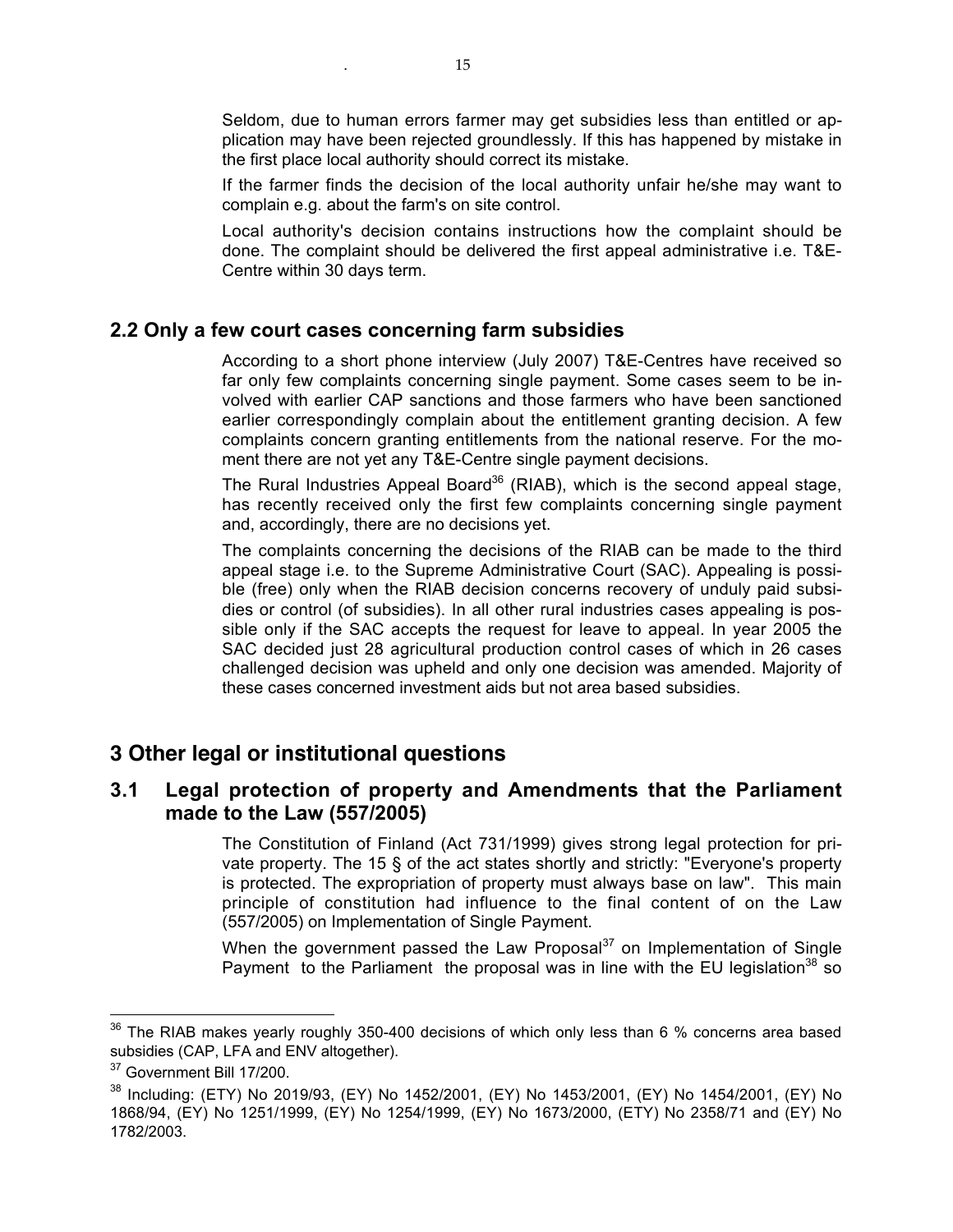that entitlements were granted to farmers only - this proposal did not have any link between farming and land owning.

Law proposal was presented to the Parliament in the form of Government Bill. In the Parliament the handling of this bill began with a preliminary debate in plenary session. At this stage no decisions were made regarding the content of the bill. The bill was then sent to the Agricultural and Forestry Committee $^{39}$  to which - in this case also the Finance and the Constitution Law Committees should give their **statements** 

During the committee procedure 22 members of the Parliament made a law proposal<sup>40</sup> according to which

- in case of old land lease contract that has been made before the law will enter to force and

- if the contract does not include any agreement on transfer of entitlements

the lease contract can be annulled in due time by the land owner. The Agriculture and Forestry Committee rejected this proposal. Later on also the Parliament's plenary session confirmed this rejection.

The Constitutional Law Committee commented on the legal protection of property and pointed out in it's statement that problematic situations may occur when (previously made i.e. before the law enters into force, up to 10 years long) lease contract ends and if this lease contract will not be continued (with the same tenant).

The Constitution Law Committee noted that legal protection of property is a general legal principle and referred to the primary EU legislation such as Article 295 of the Treaty establishing the European Community and the Article 17 of the Charter of fundamental rights of the European Union.<sup>41</sup>

The Committee also stated:

- it is obvious that if at the time of making the lease contract the land owner and the tenant would have known that there will be entitlements they would have included into the agreement some stipulations concerning the entitlements

- the position of the land lord must not be weakened compared to the situation before this law enters into force.

The Constitution Law Committee proposed amendment to the bill and hence, the Agriculture and Forestry Committee added two articles concerning the transfer of entitlements during the transition period $42$ . The first one enacts that at the end of the lease period entitlements belong to the land owner:

> 20.3 §: *The entitlement that has been granted to the farmer that possessed agricultural land on the basis of rental agreement which has been made before this law entered to force will be transferred to the land owner when the lease ends*

*- if the lease contact is not prolonged or*

<sup>&</sup>lt;sup>39</sup> Parliament has a total of 16 committees: 15 permanent special committees and the Grand Committee. The special committees prepare Government bills, legislative initiatives, Government reports and other matters for handling in plenary session. Committees also issue statements when requested to do so.

<sup>&</sup>lt;sup>40</sup> I.e. Private Members Bill.

<sup>&</sup>lt;sup>41</sup> The Committee also referred to the cases C-100/88 Oyowe & Traore [1989] ECR 4285, point 16 and C-5/88 Wachauf [1989] ECR 2609, points 19 and 22.

 $42$  Transition time: the time during which former (up to 10 years long) lease contracts that are made before the act enters into force will terminate.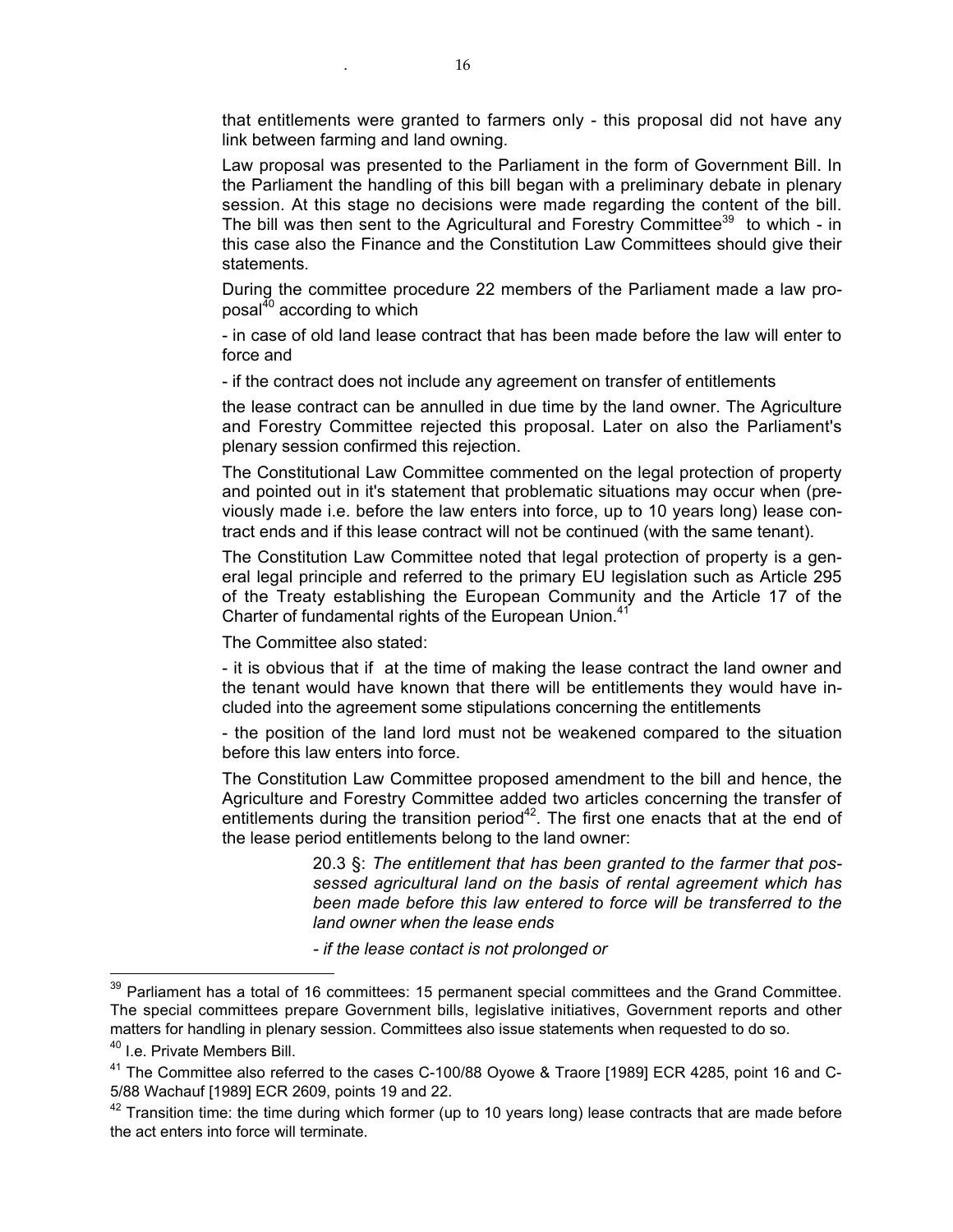*- if there is no or if there will not be any other mutual agreement between the landowner and the tenant and*

*- if the land lord can not get entitlements from the national reserve.*

The Committee added also another "clarification" (20.4 §):

*After the lease has ended and there is or there will not be any other mutual agreement between the landowner and the tenant the land owner must in the case mentioned above (20.3 §) during the transition period bay the former tenant yearly payment the amount of which is the amount<sup>43</sup> of premiums.* 

After the committee handling, a amended bill returned to the plenary session, where it was approved unchanged.

#### **3.2 Contradiction between National and Community Law**

The amendments that the Parliament made to the original bill are in conflict with the Council Regulation (EC) No 1782/2003 according to which entitlements are linked to active farming but not to real property rights and land owning.

In the EU Access Treaty Finland accepted the juridical system of the EU and also the primacy of the Community Law in respect of national legislation - also including the Constitution of Finland. In case the contradiction between the national and Community Law the EU Court of Justice should prioritize Community Law.

If the case (amendments Parliament made) would be brought to the EU Court of Justice the court would probably find the articles 20.3 and 20.4 to be against the Community Law.

#### **3.3 Practical problems**

The articles 20.3 and 20.4 of the Law 557/2005 caused problematic situation for the administration while the transfer of entitlement must now happen from former lease holder to the next one indirectly through the land owner. This requires the willingness of all parties involved. It is obvious that conflict situations will occur.

The article 20.4 is especially problematic while it demands the land owner who was the former landlord in certain circumstances to pay compensation for the premiums. In the case where lease contract ends, land owner has no obligations to prolong the contract and is basically free to use the land as he/she pleases. However, the land owner now has now legal obligation to pay the former lease holder compensations that has never been the case before.

The above mentioned amendments that the Parliament made are in the first place against common sense. Secondly, administration should disapply any conflicting national provision, whether prior or subsequent to the Community provision (primacy of Community law over national law).

#### **3.4 Solution: Repealing Problematic Subsections**

In the near future the Government will give to the Parliament a new bill that repeals the articles 20.3 and 20.4. However, it is probable that the Parliament will

 $43$  The amount is based on the difference between regional even subsidy and the subsidy with premiums which is calculated (per hectare) for every individual farmer.